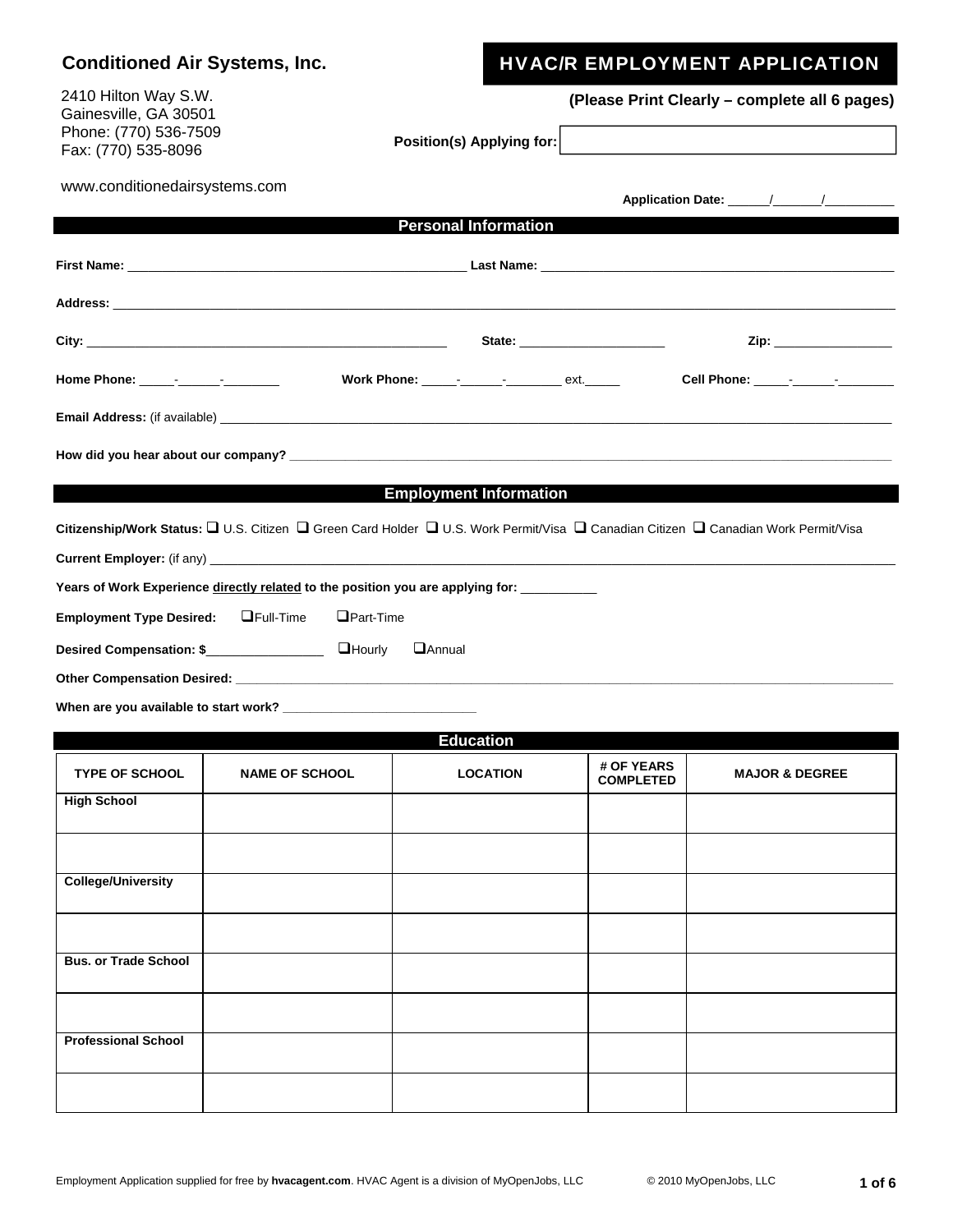|                                                                                                                                                                                                              | <b>Criminal History</b>            |                            |               |  |  |
|--------------------------------------------------------------------------------------------------------------------------------------------------------------------------------------------------------------|------------------------------------|----------------------------|---------------|--|--|
| HAVE YOU EVER BEEN CONVICTED OF A FELONY OR MISDEMEANOR (except any minor traffic violations)? $\Box$ No $\Box$ Yes                                                                                          |                                    |                            |               |  |  |
|                                                                                                                                                                                                              |                                    |                            |               |  |  |
|                                                                                                                                                                                                              |                                    |                            |               |  |  |
|                                                                                                                                                                                                              | <b>Drivers License Information</b> |                            |               |  |  |
| DO YOU HAVE A VALID DRIVER'S LICENSE? $\Box$ Yes $\Box$ No                                                                                                                                                   |                                    |                            |               |  |  |
| Do you have reliable transportation to work (please be specific)? __________________________________                                                                                                         |                                    |                            |               |  |  |
| Driver's license number: <u>example and the set of set of set of Issue:</u> State of Issue:                                                                                                                  |                                    |                            |               |  |  |
| $\Box$ Operator $\Box$ Commercial (CDL) $\Box$ Chauffeur <b>Do you have a clean driving record?</b> $\Box$ Yes                                                                                               |                                    |                            | $\Box$ No     |  |  |
|                                                                                                                                                                                                              |                                    |                            |               |  |  |
|                                                                                                                                                                                                              |                                    |                            |               |  |  |
|                                                                                                                                                                                                              | <b>Military Service</b>            |                            |               |  |  |
| <b>HAVE YOU EVER BEEN IN THE ARMED FORCES?</b>                                                                                                                                                               | $\Box$ Yes $\Box$ No               |                            |               |  |  |
| ARE YOU CURRENTLY A MEMBER OF THE NATIONAL GUARD or RESERVES? □ Yes □ No                                                                                                                                     |                                    |                            |               |  |  |
|                                                                                                                                                                                                              |                                    |                            |               |  |  |
|                                                                                                                                                                                                              | <b>Work Experience</b>             |                            |               |  |  |
| Please list your work experience for the past 5 years beginning with your most recent job.<br>If you were self-employed, give firm name. Attach additional sheets if necessary. Attach Resume if applicable. |                                    |                            |               |  |  |
| Name of employer:                                                                                                                                                                                            | Name of last supervisor            | Employment<br>dates        | Pay or salary |  |  |
| Address with city/state/zip:                                                                                                                                                                                 |                                    | <b>From</b>                | <b>Start</b>  |  |  |
|                                                                                                                                                                                                              |                                    | To                         | Final         |  |  |
| Phone:<br>Your last job title                                                                                                                                                                                |                                    |                            |               |  |  |
| Specific reason for leaving                                                                                                                                                                                  |                                    |                            |               |  |  |
| List the jobs you held, duties performed, skills used or learned, advancements or promotions while you worked at this company.                                                                               |                                    |                            |               |  |  |
|                                                                                                                                                                                                              |                                    |                            |               |  |  |
|                                                                                                                                                                                                              |                                    |                            |               |  |  |
| May we contact this employer? $\Box$ Yes $\Box$ No                                                                                                                                                           |                                    |                            |               |  |  |
| Name of employer:                                                                                                                                                                                            | Name of last supervisor            | <b>Employment</b><br>dates | Pay or salary |  |  |
| Address with city/state/zip:                                                                                                                                                                                 |                                    | From                       | <b>Start</b>  |  |  |
|                                                                                                                                                                                                              |                                    | То                         | Final         |  |  |
| Phone:<br>Your last job title                                                                                                                                                                                |                                    |                            |               |  |  |
| Specific reason for leaving                                                                                                                                                                                  |                                    |                            |               |  |  |
| List the jobs you held, duties performed, skills used or learned, advancements or promotions while you worked at this company.                                                                               |                                    |                            |               |  |  |
| May we contact this employer? $\Box$ Yes $\Box$ No                                                                                                                                                           |                                    |                            |               |  |  |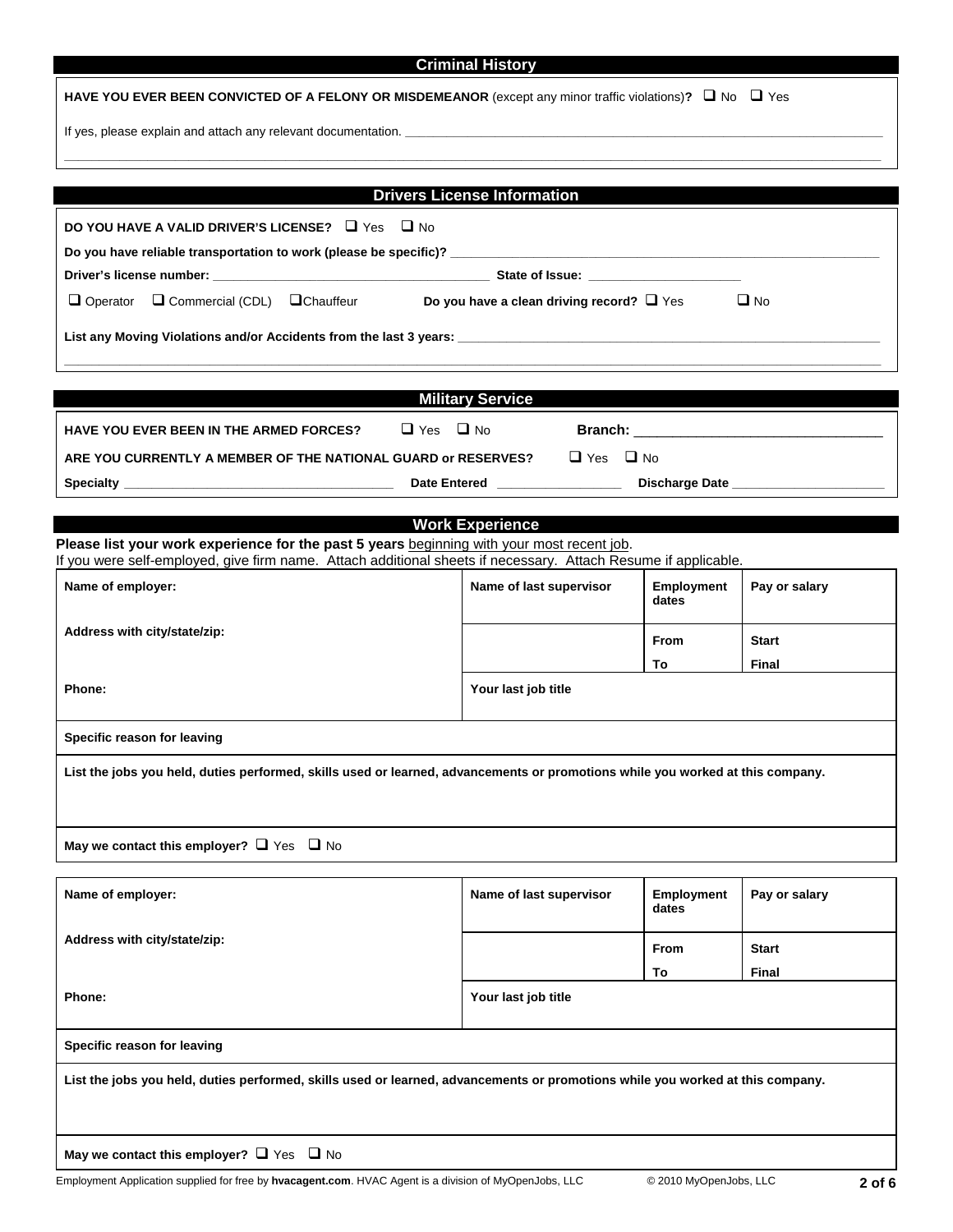| Name of employer:                                                                                                              | Name of last supervisor | <b>Employment</b><br>dates | Pay or salary |  |  |
|--------------------------------------------------------------------------------------------------------------------------------|-------------------------|----------------------------|---------------|--|--|
| Address with city/state/zip:                                                                                                   |                         | From                       | <b>Start</b>  |  |  |
|                                                                                                                                |                         | To                         | Final         |  |  |
| Phone:                                                                                                                         | Your last job title     |                            |               |  |  |
| Specific reason for leaving                                                                                                    |                         |                            |               |  |  |
| List the jobs you held, duties performed, skills used or learned, advancements or promotions while you worked at this company. |                         |                            |               |  |  |
| May we contact this employer? $\Box$ Yes $\Box$ No                                                                             |                         |                            |               |  |  |

| Name of employer:                                                                                                              | Name of last supervisor | <b>Employment</b><br>dates | Pay or salary |  |  |
|--------------------------------------------------------------------------------------------------------------------------------|-------------------------|----------------------------|---------------|--|--|
| Address with city/state/zip:                                                                                                   |                         | <b>From</b>                | <b>Start</b>  |  |  |
|                                                                                                                                |                         | To                         | Final         |  |  |
| Phone:                                                                                                                         | Your last job title     |                            |               |  |  |
| Specific reason for leaving                                                                                                    |                         |                            |               |  |  |
| List the jobs you held, duties performed, skills used or learned, advancements or promotions while you worked at this company. |                         |                            |               |  |  |
| May we contact this employer? $\Box$ Yes $\Box$ No                                                                             |                         |                            |               |  |  |

HVAC/R INDUSTRY SKILLS SECTION INSTRUCTIONS: ONLY select the specific industry skills that you consider yourself to be very knowledgeable about, with a high level of competency.

## **HVAC/R Industry Skills**

| $\Box$ 1 - 5 Tons                                                          | $\Box$ 5 - 20 Tons    | What Size of HVAC/R equipment have you worked with? (Select all that apply)<br>$\Box$ 20 - 50 Tons | $\Box$ 50 - 100 Tons | $\Box$ 100+ Tons    |  |  |  |  |
|----------------------------------------------------------------------------|-----------------------|----------------------------------------------------------------------------------------------------|----------------------|---------------------|--|--|--|--|
| What Manufacturers Equipment have you worked with? (Select all that apply) |                       |                                                                                                    |                      |                     |  |  |  |  |
| □ American Standard                                                        | $\Box$ DelField       | $\Box$ Kold Draft                                                                                  | $\Box$ Ruud          | $\Box$ Toshiba      |  |  |  |  |
| Andover Controls                                                           | $\Box$ Electro Freeze | $\Box$ Lennox                                                                                      | □ Sani Serv          | $\Box$ Trane        |  |  |  |  |
| $\Box$ Beverage Air                                                        | $\Box$ Frigidaire     | $\Box$ Liebert                                                                                     | $\Box$ Seibe         | $\Box$ Traulsen     |  |  |  |  |
| $\Box$ Bryant                                                              | $\Box$ Gibson         | $\Box$ Luxaire                                                                                     | $\square$ Siemens    | <b>Q TRUE</b>       |  |  |  |  |
| □ Carrier                                                                  | <b>Q</b> Honevwell    | □ Manitowoc                                                                                        | $\Box$ Storlting     | $\Box$ United       |  |  |  |  |
| □ Coleman                                                                  | $\Box$ Hoshizaki      | $\Box$ Maytag                                                                                      | $\square$ Tappan     | $\Box$ Victory      |  |  |  |  |
| $\Box$ Cornecius                                                           | $\Box$ Ice O Matic    | $\Box$ McQuay                                                                                      | $\Box$ Taylor        | $\Box$ Vogt         |  |  |  |  |
| $\Box$ Crystal Tip                                                         | $\Box$ ICEE           | $\Box$ Perlick                                                                                     | $\Box$ Tekmar        | $\Box$ Westinghouse |  |  |  |  |
| □ Cummins & Woodward                                                       | □ Johnson Controls    | $\Box$ Philco                                                                                      | $\Box$ Thermo King   | $\Box$ York         |  |  |  |  |
| $\Box$ Daikin                                                              | $\Box$ Kelvinator     | $\Box$ Rheem                                                                                       |                      |                     |  |  |  |  |
|                                                                            |                       | What types of Equipment or Systems have you worked with? (Select all that apply)                   |                      |                     |  |  |  |  |
| $\Box$ 410A                                                                | $\Box$ Chillers       | □ Freezers - Commercial                                                                            | $\Box$ Oil           | □ Split Systems     |  |  |  |  |
| □ Absorption Systems                                                       | □ Cold-Plate Systems  | <b>D Erozen Beverage Machines</b>                                                                  | □ Ovens - Flectric   | ⊟ Steam.            |  |  |  |  |

| U 4 IVA                 | u cniiers                     | ⊔ Fleezeis - Commercial         | பய                       | $\Box$ opin ovstems        |
|-------------------------|-------------------------------|---------------------------------|--------------------------|----------------------------|
| □ Absorption Systems    | □ Cold-Plate Systems          | $\Box$ Frozen Beverage Machines | □ Ovens - Electric       | □ Steam                    |
| Air Dist. Equipment     | □ Commercial Cooking Equip    | $\Box$ Furnace                  | □ Ovens - Gas            | □ Trailer Units            |
| □ Air Handlers          | □ Cooling Towers              | $\square$ Gas                   | $\Box$ Package Units     | □ Transport Refrigeration  |
| $\square$ Ammonia       | Dehumidification              | □ Gas Stoves                    | □ Parallel Refrigeration | □ Variable Speed Equipment |
| Anti-Vibrations         | <b>□</b> Dish Washers         | □ Geo Thermal                   | □ Portable HVAC          | <b>□ VAV</b>               |
| $\Box$ Appliances       | □ Dry Systems                 | □ Ground Source Heat Pumps      | $\Box$ Propane           | □ Ventilation              |
| Appliances - Home       | □ Dry-Coolers                 | <b>□ Heat Pumps</b>             | $\Box$ Puron             | □ VRF                      |
| <b>Q</b> Bobtail Units  | $\Box$ Dryers - Clothes       | □ Humidification                | □ Radiant Heating        | $\square$ VRV              |
| $\Box$ Boilers          | $\Box$ Electric Stoves        | □ HVAC Equipment                | □ Reach-Ins              | $\square$ Walk-Ins         |
| □ Cascade Refrigeration | □ Environmental Test Chambers | □ Hydronic                      | $\Box$ Recipricating     | □ Washers - Clothes        |
| □ Central Plants        | □ Exhaust Systems             | $\Box$ Ice Cream Machines       | $\Box$ Refrigeration     | □ Water Heaters            |
| $\Box$ Centrifugal      | $\Box$ FCB Machines           | $\Box$ Ice Machines             | $\Box$ Refrigerators     | □ Wet Systems              |
| □ Chilled Water         | $\Box$ Forced Air Systems     | $\Box$ In-Floor                 | Rooftop Units            | $\Box$ Window Units AC     |
|                         |                               |                                 |                          |                            |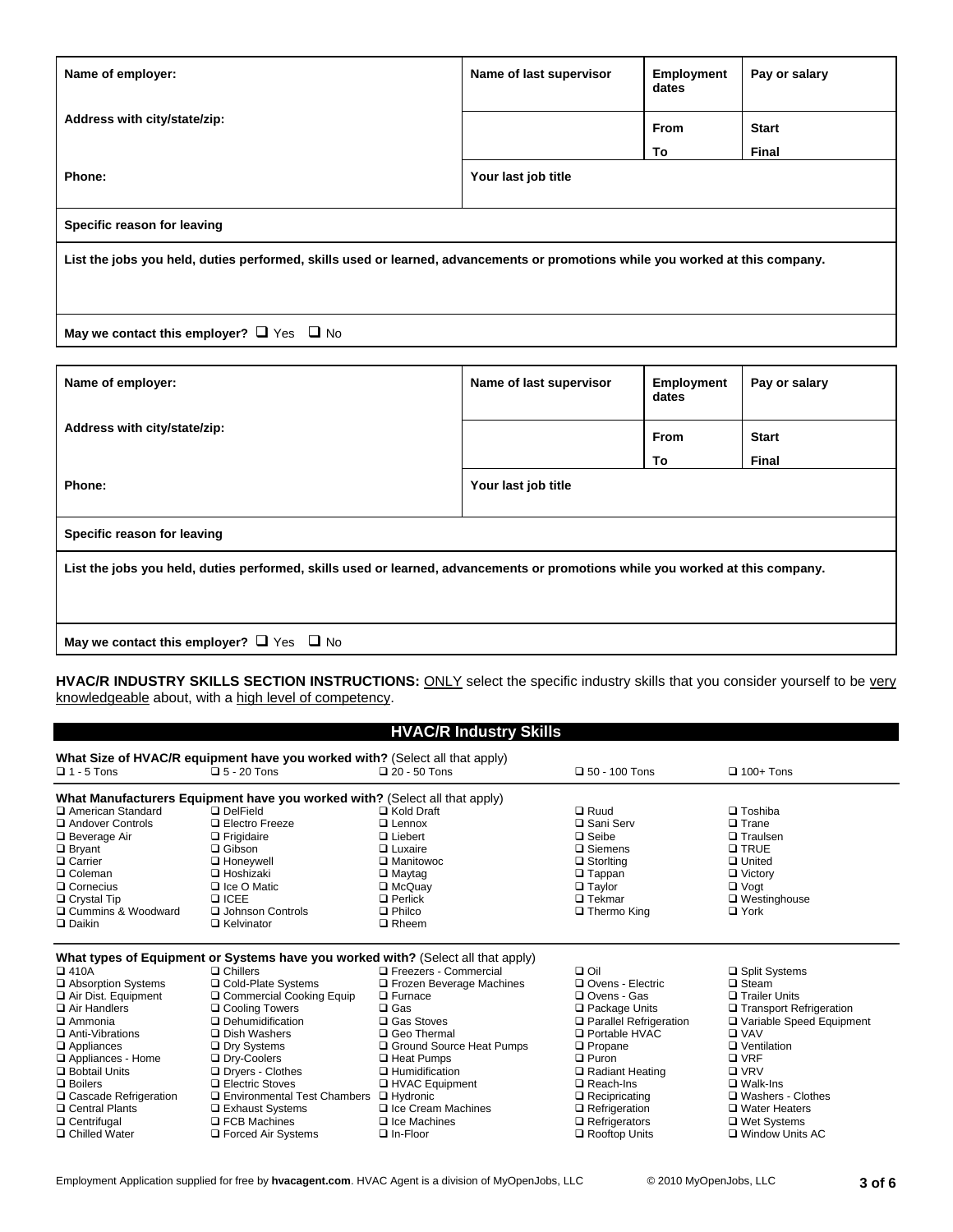|                                                                                                                                                                                                                                                                                                                                                                                                                                                                                                                                                                                                                                                                                                                                                                                                                                                                           |                                                                                                                                                                                                                                                                                                                                                                                                                                                                                                                                                                                                                                                                                                                                                                                                            |                                                                                                                                                                                                                                                                                                                                                       | <b>HVAC/R Industry Skills Continued</b>                                                                                                                                                                                                                                                                                                                                                                                                                                                                                                                                                                                                                                                                                                                                                                                                             |                                                                                                                                                                                                                                                                                                                                                                                                                                                                                                                                                                                                                                                                                                                                                                                                                                     |  |  |  |
|---------------------------------------------------------------------------------------------------------------------------------------------------------------------------------------------------------------------------------------------------------------------------------------------------------------------------------------------------------------------------------------------------------------------------------------------------------------------------------------------------------------------------------------------------------------------------------------------------------------------------------------------------------------------------------------------------------------------------------------------------------------------------------------------------------------------------------------------------------------------------|------------------------------------------------------------------------------------------------------------------------------------------------------------------------------------------------------------------------------------------------------------------------------------------------------------------------------------------------------------------------------------------------------------------------------------------------------------------------------------------------------------------------------------------------------------------------------------------------------------------------------------------------------------------------------------------------------------------------------------------------------------------------------------------------------------|-------------------------------------------------------------------------------------------------------------------------------------------------------------------------------------------------------------------------------------------------------------------------------------------------------------------------------------------------------|-----------------------------------------------------------------------------------------------------------------------------------------------------------------------------------------------------------------------------------------------------------------------------------------------------------------------------------------------------------------------------------------------------------------------------------------------------------------------------------------------------------------------------------------------------------------------------------------------------------------------------------------------------------------------------------------------------------------------------------------------------------------------------------------------------------------------------------------------------|-------------------------------------------------------------------------------------------------------------------------------------------------------------------------------------------------------------------------------------------------------------------------------------------------------------------------------------------------------------------------------------------------------------------------------------------------------------------------------------------------------------------------------------------------------------------------------------------------------------------------------------------------------------------------------------------------------------------------------------------------------------------------------------------------------------------------------------|--|--|--|
|                                                                                                                                                                                                                                                                                                                                                                                                                                                                                                                                                                                                                                                                                                                                                                                                                                                                           | What types of Parts and Accessories have you worked with? (Select all that apply)                                                                                                                                                                                                                                                                                                                                                                                                                                                                                                                                                                                                                                                                                                                          |                                                                                                                                                                                                                                                                                                                                                       |                                                                                                                                                                                                                                                                                                                                                                                                                                                                                                                                                                                                                                                                                                                                                                                                                                                     |                                                                                                                                                                                                                                                                                                                                                                                                                                                                                                                                                                                                                                                                                                                                                                                                                                     |  |  |  |
| □ Coils<br>Q Compressors<br>□ Condensers                                                                                                                                                                                                                                                                                                                                                                                                                                                                                                                                                                                                                                                                                                                                                                                                                                  | □ Dampers<br>$\Box$ Diffusers<br>$\Box$ Duct Work                                                                                                                                                                                                                                                                                                                                                                                                                                                                                                                                                                                                                                                                                                                                                          | $\Box$ Electric Motors<br>$\Box$ Fans<br>$\Box$ Grills                                                                                                                                                                                                                                                                                                | <b>Q HVAC Parts</b><br>$\Box$ Registers<br>□ Sheet Metal                                                                                                                                                                                                                                                                                                                                                                                                                                                                                                                                                                                                                                                                                                                                                                                            | □ Sound Attenuators<br>□ Vacuum Pumps<br>□ Valves                                                                                                                                                                                                                                                                                                                                                                                                                                                                                                                                                                                                                                                                                                                                                                                   |  |  |  |
| What Applications do you have experience with? (Select all that apply)                                                                                                                                                                                                                                                                                                                                                                                                                                                                                                                                                                                                                                                                                                                                                                                                    |                                                                                                                                                                                                                                                                                                                                                                                                                                                                                                                                                                                                                                                                                                                                                                                                            |                                                                                                                                                                                                                                                                                                                                                       |                                                                                                                                                                                                                                                                                                                                                                                                                                                                                                                                                                                                                                                                                                                                                                                                                                                     |                                                                                                                                                                                                                                                                                                                                                                                                                                                                                                                                                                                                                                                                                                                                                                                                                                     |  |  |  |
| □ Clean Rooms<br>□ Cold Storage<br>□ Commercial<br>□ Floating Floor                                                                                                                                                                                                                                                                                                                                                                                                                                                                                                                                                                                                                                                                                                                                                                                                       | Government Projects<br>□ Grocery Stores<br>$\Box$ Hospitals<br>$\Box$ Industrial                                                                                                                                                                                                                                                                                                                                                                                                                                                                                                                                                                                                                                                                                                                           | $\Box$ Institutional<br>□ International<br>□ Light Commercial<br>$\square$ Marine                                                                                                                                                                                                                                                                     | □ Multi-Family<br>□ Off-Shore<br>$\square$ Pools                                                                                                                                                                                                                                                                                                                                                                                                                                                                                                                                                                                                                                                                                                                                                                                                    | $\Box$ Residential<br>$\Box$ Restaurants<br>□ Snow Melting                                                                                                                                                                                                                                                                                                                                                                                                                                                                                                                                                                                                                                                                                                                                                                          |  |  |  |
|                                                                                                                                                                                                                                                                                                                                                                                                                                                                                                                                                                                                                                                                                                                                                                                                                                                                           | What types of Building Automation or controls experience do you have?                                                                                                                                                                                                                                                                                                                                                                                                                                                                                                                                                                                                                                                                                                                                      |                                                                                                                                                                                                                                                                                                                                                       |                                                                                                                                                                                                                                                                                                                                                                                                                                                                                                                                                                                                                                                                                                                                                                                                                                                     |                                                                                                                                                                                                                                                                                                                                                                                                                                                                                                                                                                                                                                                                                                                                                                                                                                     |  |  |  |
| □ Building Automation<br>□ Controls                                                                                                                                                                                                                                                                                                                                                                                                                                                                                                                                                                                                                                                                                                                                                                                                                                       | □ Controls - Design                                                                                                                                                                                                                                                                                                                                                                                                                                                                                                                                                                                                                                                                                                                                                                                        | □ Controls - Programming                                                                                                                                                                                                                                                                                                                              | $\square$ DDC                                                                                                                                                                                                                                                                                                                                                                                                                                                                                                                                                                                                                                                                                                                                                                                                                                       | $\Box$ Pneumatic controls                                                                                                                                                                                                                                                                                                                                                                                                                                                                                                                                                                                                                                                                                                                                                                                                           |  |  |  |
|                                                                                                                                                                                                                                                                                                                                                                                                                                                                                                                                                                                                                                                                                                                                                                                                                                                                           | What Job Functions have you performed? (Select all that apply)                                                                                                                                                                                                                                                                                                                                                                                                                                                                                                                                                                                                                                                                                                                                             |                                                                                                                                                                                                                                                                                                                                                       |                                                                                                                                                                                                                                                                                                                                                                                                                                                                                                                                                                                                                                                                                                                                                                                                                                                     |                                                                                                                                                                                                                                                                                                                                                                                                                                                                                                                                                                                                                                                                                                                                                                                                                                     |  |  |  |
| □ Activity Reporting<br>□ Advertising (broadcast)<br>Advertising (online)<br>$\Box$ Advertising (print)<br><b>□</b> Assembling<br>$\square$ Brazing<br>□ Budgeting<br>Business Development<br>□ Call Center Management<br>□ Carpentry<br>□ Change Orders<br>□ Channel Development<br>□ Client Interaction<br>□ Client/Account Management<br>□ Cold Calling<br>□ Commission Development<br>□ Computer Literate<br>□ Consultative Selling<br>□ Contract Negotiations<br>□ Contract/Proposal Preparation<br>□ Conventions/Trade Shows<br>□ Customer Service<br><b>□</b> Data Entry<br>□ Department Forecasting<br>□ Design/Build<br><b>□</b> Designer<br>□ Develop Relationships/Alliances<br>□ Dispatcher<br>$\Box$ Drafting<br>□ Draftsman<br>$\square$ Driving<br>□ Drywall Repair<br><b>Q</b> Electrical<br>$\Box$ Energy<br><b>Energy Management</b><br>□ Engineer/BSME | □ Engineer/PE<br>$\Box$ Estimating<br>$\square$ Estimator<br>$\square$ Executive<br>□ Expense Reports<br><b>Q</b> Fabrication<br>$\Box$ Facility Manager<br>□ Field Supervisor<br>$\Box$ Forecasting<br>□ Foreman<br>□ General Construction<br>□ General Manager<br>□ Goal Setting<br>□ Heat Transfer<br>$\Box$ Inspector<br>$\Box$ Installation<br>□ Installation - New Homes<br>$\Box$ Installer<br>$\Box$ Instructor<br>□ International<br>$\Box$ Journeyman<br>□ Lead Generation<br>□ Lead Management<br>$\square$ Leadership<br><b>Q LEED</b><br>□ Load Calculations<br>□ Machine Operator<br>□ Maintenance<br>□ Maintenance - Apartment<br><b>□</b> Manager<br>□ Manufacturer Rep<br>$\Box$ Manufacturing<br><b>□ Market Analysis</b><br>□ Material Handler<br>□ NATE Certification<br><b>Q NEBB</b> |                                                                                                                                                                                                                                                                                                                                                       | □ Negotiate Contracts<br>□ Operations Manager<br><b>QP&amp;L</b><br>$\Box$ Pipefitter<br>$\Box$ Piping<br>□ Plan-O-Grams/Schematics<br>□ Plan/Spec<br>$\Box$ Planning<br>$\square$ PLC<br>$\Box$ Plumbing<br>□ Policy/Procedure Development<br>Prepare Financial Reports<br>□ Presentation Preparation<br>□ Preventative Maintenance<br>□ Product Demonstration<br>□ Product Design<br>□ Product Development<br>□ Product Testing<br>$\Box$ Production<br>□ Production Specialist<br>□ Project Management<br>□ Project Scheduling<br>□ Proposal Development<br>□ Proposal Presentation<br>□ Prospecting/Lead Generation<br>□ Punch List<br>□ Purchase Orders<br>$\Box$ Purchasing<br>QA/QC Manager<br>Quality Assurance/Control<br>Reading Blueprints<br>Relationship Management<br>□ Repair<br>Report Generation<br>$\Box$ Reporting<br>□ Research | □ Retro-Fit<br>$\square$ Sales<br>□ Sales - In Home<br>□ Sales - Residential<br>□ Sales - Retail<br>□ Sales - Wholesale<br>□ Sales Management, Area<br>□ Sales Management, National<br>□ Sales Management, Regional<br>□ Sales Manager<br>□ Sales Training Development<br>□ Service<br>□ Service Agreements<br>□ Service Manager<br>□ Sheet Metal Worker<br>□ Shipping Coordination<br>$\Box$ Shipping/Receiving<br>$\Box$ Start-up<br>$\square$ Steamfitter<br>$\Box$ Strategic Alliances<br>□ Superintendent<br>□ Supervision<br>$\square$ Take-offs<br>$\Box$ Team Building<br>$\Box$ Technician<br>□ Telemarketing - Inbound<br>□ Telemarketing - Outbound<br>□ Territory Management<br>□ Test & Balance<br>$\Box$ Thermodynamics<br>□ Trainer<br>□ Troubleshooting<br>□ Vendor Coordination<br>$\Box$ Welder<br>$\Box$ Welding |  |  |  |
| What Computer related experience do you have? (Select all that apply)                                                                                                                                                                                                                                                                                                                                                                                                                                                                                                                                                                                                                                                                                                                                                                                                     |                                                                                                                                                                                                                                                                                                                                                                                                                                                                                                                                                                                                                                                                                                                                                                                                            |                                                                                                                                                                                                                                                                                                                                                       |                                                                                                                                                                                                                                                                                                                                                                                                                                                                                                                                                                                                                                                                                                                                                                                                                                                     |                                                                                                                                                                                                                                                                                                                                                                                                                                                                                                                                                                                                                                                                                                                                                                                                                                     |  |  |  |
| $\square$ ACT<br>□ Approach<br>AutoCad<br>$\Box$ Derby<br>$\square$ Ecco Pro                                                                                                                                                                                                                                                                                                                                                                                                                                                                                                                                                                                                                                                                                                                                                                                              | $\Box$ Echelon<br>□ Energy Pro<br>$\Box$ Estimation (software)<br>□ Goldmine<br>Load/Trace 700                                                                                                                                                                                                                                                                                                                                                                                                                                                                                                                                                                                                                                                                                                             | □ Lon Works<br>□ Lon-Based Cicron<br>$\Box$ Manual J<br>$\Box$ Microstation<br>$\square$ MS Access                                                                                                                                                                                                                                                    | □ MS Excel<br>□ MS Office<br>□ MS PowerPoint<br>□ MS Word<br>□ QuickPen                                                                                                                                                                                                                                                                                                                                                                                                                                                                                                                                                                                                                                                                                                                                                                             | □ SalesLogix<br>$\square$ Seibe<br>□ Trane Duct/Pipe Designer<br>□ WinSales<br>$\Box$ Wrightsoft                                                                                                                                                                                                                                                                                                                                                                                                                                                                                                                                                                                                                                                                                                                                    |  |  |  |
| <b>Certifications &amp; Licenses</b>                                                                                                                                                                                                                                                                                                                                                                                                                                                                                                                                                                                                                                                                                                                                                                                                                                      |                                                                                                                                                                                                                                                                                                                                                                                                                                                                                                                                                                                                                                                                                                                                                                                                            |                                                                                                                                                                                                                                                                                                                                                       |                                                                                                                                                                                                                                                                                                                                                                                                                                                                                                                                                                                                                                                                                                                                                                                                                                                     |                                                                                                                                                                                                                                                                                                                                                                                                                                                                                                                                                                                                                                                                                                                                                                                                                                     |  |  |  |
|                                                                                                                                                                                                                                                                                                                                                                                                                                                                                                                                                                                                                                                                                                                                                                                                                                                                           | What Certifications & Licenses do you have? (Select all that apply)                                                                                                                                                                                                                                                                                                                                                                                                                                                                                                                                                                                                                                                                                                                                        |                                                                                                                                                                                                                                                                                                                                                       |                                                                                                                                                                                                                                                                                                                                                                                                                                                                                                                                                                                                                                                                                                                                                                                                                                                     |                                                                                                                                                                                                                                                                                                                                                                                                                                                                                                                                                                                                                                                                                                                                                                                                                                     |  |  |  |
| □ (CAMT) Certified Apartment Maint Technician<br>□ Certified Energy Manager<br>□ EPA 608 Type I<br>$\Box$ EPA 608 Type II<br>□ EPA 608 Type III<br><b>EPA 608 Universal</b><br>□ HVAC Excellence - A/C<br>□ HVAC Excellence - Commercial A/C<br>□ HVAC Excellence - Commercial Refrigeration<br>□ HVAC Excellence - Electrical Heat                                                                                                                                                                                                                                                                                                                                                                                                                                                                                                                                       |                                                                                                                                                                                                                                                                                                                                                                                                                                                                                                                                                                                                                                                                                                                                                                                                            | □ HVAC Excellence - Gas Heat<br>□ HVAC Excellence - Geothermal<br>□ HVAC Excellence - Heat Pumps<br>□ HVAC Excellence - Hydronics I<br>□ HVAC Excellence - Hydronics II<br>HVAC Excellence - Oil Heat<br>□ ICE - Commercial Refrigeration<br>□ ICE - Light Commercial A/C & Heating<br>□ ICE - Residential A/C & Heating<br>□ Journeyman HVAC License |                                                                                                                                                                                                                                                                                                                                                                                                                                                                                                                                                                                                                                                                                                                                                                                                                                                     | □ Journeyman Plumber License<br>□ Master HVAC License<br>□ Master Plumber License<br>$\Box$ NATE - A/C<br>NATE - Air Distribution<br>□ NATE - Gas Heat<br>□ NATE - Heat Pumps<br>NATE - Oil Heating<br>Oil Burner License<br>□ Registered Professional Engineer                                                                                                                                                                                                                                                                                                                                                                                                                                                                                                                                                                     |  |  |  |

\_\_\_\_\_\_\_\_\_\_\_\_\_\_\_\_\_\_\_\_\_\_\_\_\_\_\_\_\_\_\_\_\_\_\_\_\_\_\_\_\_\_\_\_\_\_\_\_\_\_\_\_\_\_\_\_\_\_\_\_\_\_\_\_\_\_\_\_\_\_\_\_\_\_\_\_\_\_\_\_\_\_\_\_\_\_\_\_\_\_\_\_\_\_\_\_\_\_\_\_\_\_\_\_\_\_\_\_\_\_\_\_\_\_\_\_\_\_\_\_\_ \_\_\_\_\_\_\_\_\_\_\_\_\_\_\_\_\_\_\_\_\_\_\_\_\_\_\_\_\_\_\_\_\_\_\_\_\_\_\_\_\_\_\_\_\_\_\_\_\_\_\_\_\_\_\_\_\_\_\_\_\_\_\_\_\_\_\_\_\_\_\_\_\_\_\_\_\_\_\_\_\_\_\_\_\_\_\_\_\_\_\_\_\_\_\_\_\_\_\_\_\_\_\_\_\_\_\_\_\_\_\_\_\_\_\_\_\_\_\_\_\_

- 
- HVAC Excellence Commercial Refrigeration ICE Residential A/C & Heating Oil Burner License  $\square$  HVAC Excellence - Electrical Heat
- 
- **Include State and License Numbers for any licenses selected above, if applicable:** \_\_\_\_\_\_\_\_\_\_\_\_\_\_\_\_\_\_\_\_\_\_\_\_\_\_\_\_\_\_\_\_\_\_\_\_\_\_\_\_\_\_\_\_\_\_\_\_\_\_\_

Other Licenses & Certifications held: \_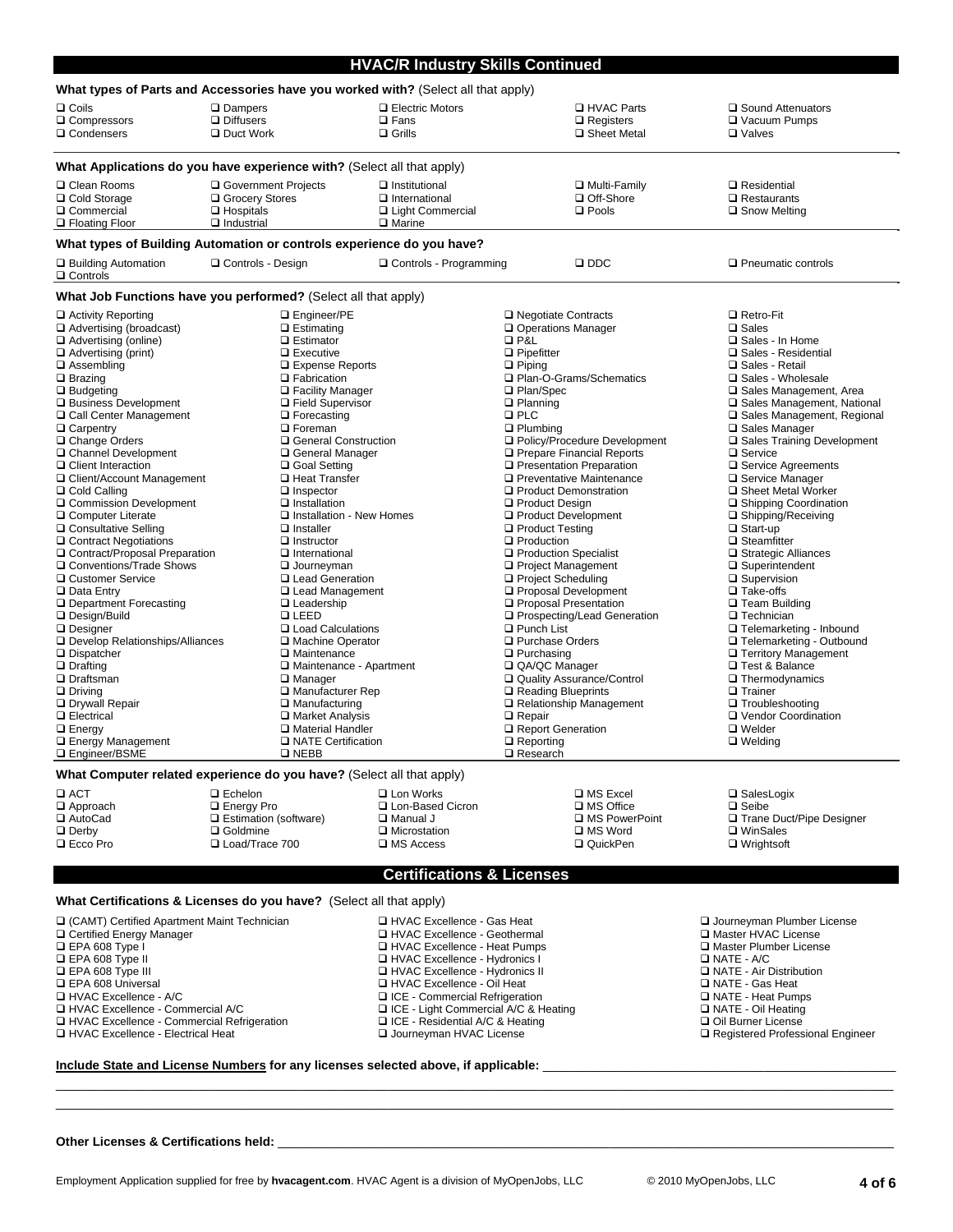## **Additional Information**  Use the space below to summarize any additional information necessary to describe your full qualifications for the specific position for which you are

applying. If you have a resume, please include it with this application.

## **Professional References**

Please list 3-4 people you have worked with who can attest to your On-the-Job experience and performance.

|                                                                  | Name |
|------------------------------------------------------------------|------|
|                                                                  |      |
|                                                                  |      |
|                                                                  |      |
|                                                                  |      |
|                                                                  |      |
| Did you complete this application yourself? $\Box$ Yes $\Box$ No |      |

If not, who did?